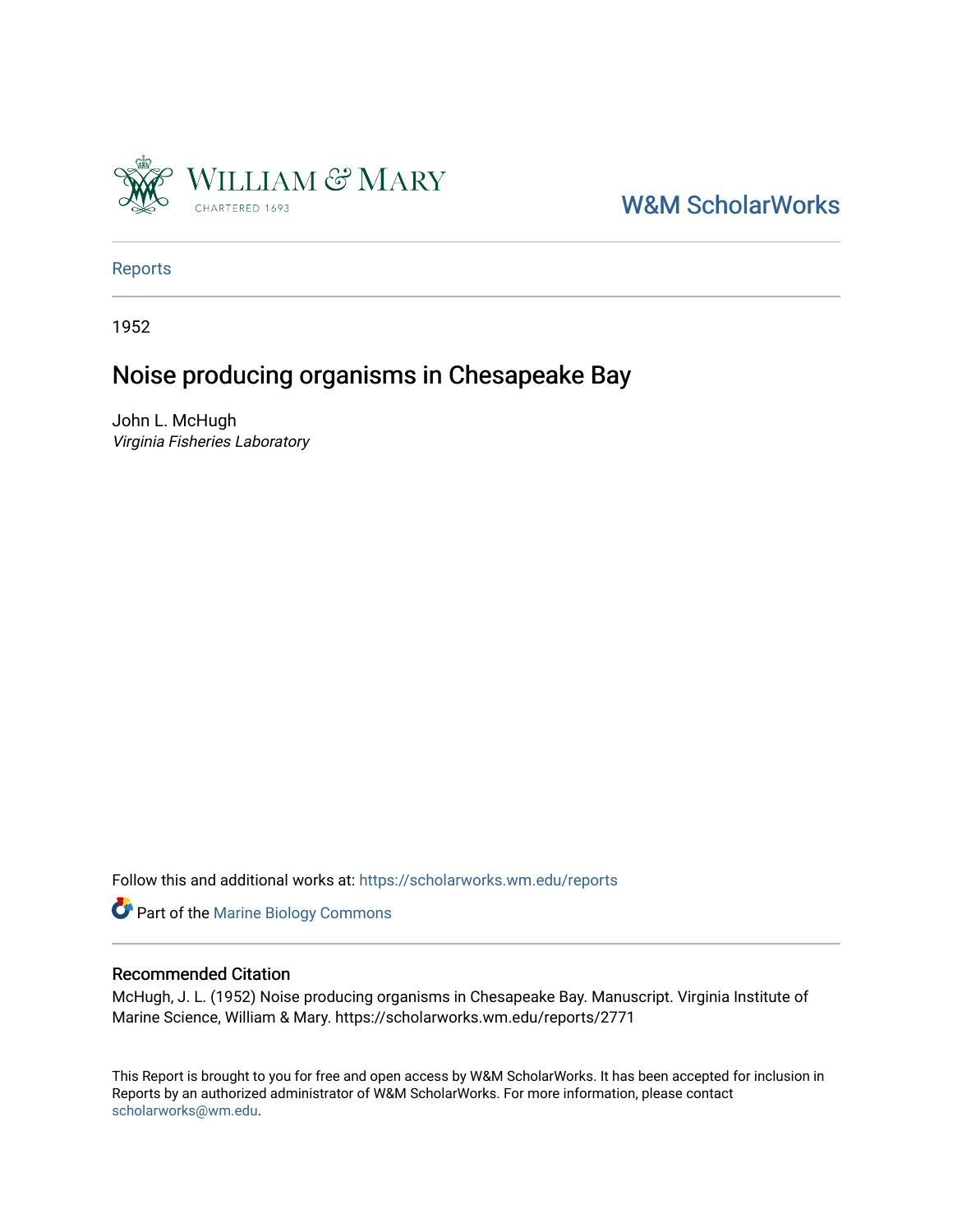NOISE-PRODUCING ORGANISMS IN CHESAPWAKE BAY

لوا ( <mark>م</mark>ا م

VIMS

c.3

QL そんぷ M33 1952

The most widespread of all noises of biological origin in the sea is a crisp, high-frequency, crackling noise caused by snapping shrimp. The species of two genera, Crangon (Alpheus), and Synalpheus are capable of vigorous snapping. These are bottom-living animals, living mainly below gero tide level. They seek concealment in crevices and holes provided by coral, stones, shells, and other solid objects. This makes collecting very difficult, and the animals are more abundant, therefore, then is generally realized. Most of the species have been found in water of 30 fathoms or less. They are confined to coastal or shallow water throughout the tropical and subtropical regions. In general, the  $11^{\circ}$ C winter surface isotherm marks the approximate northern and southern limits of their continuous range. Both genera occur in Virginia waters, and they are known to be quite abundant at Beaufort, N. C.

Shrimp noise has its stongest components in the higher frequencies. Above 2000 cycles per second shrimp noise completely overrides the usual water noise. Above 10,000 cycles per second it is some 30 db. above the noise of a state 1 sea. When the state of the sea is low, the transmitted shrimp sound is appreciable to a distance of over a mile from the boundary of the shrimp bed.

No seasonal variation in shrimp noises has been detected, but small diurnal variations exist. At night the levels are 2 to 5 db. higher than in the daytime. There are also slight peaks shortly before sunrise and after sunset.

Certain other crustacea are known to make noises similar to those of snapping shrimp. The genera to which these belong, however, are not present in Chesapeake Bay.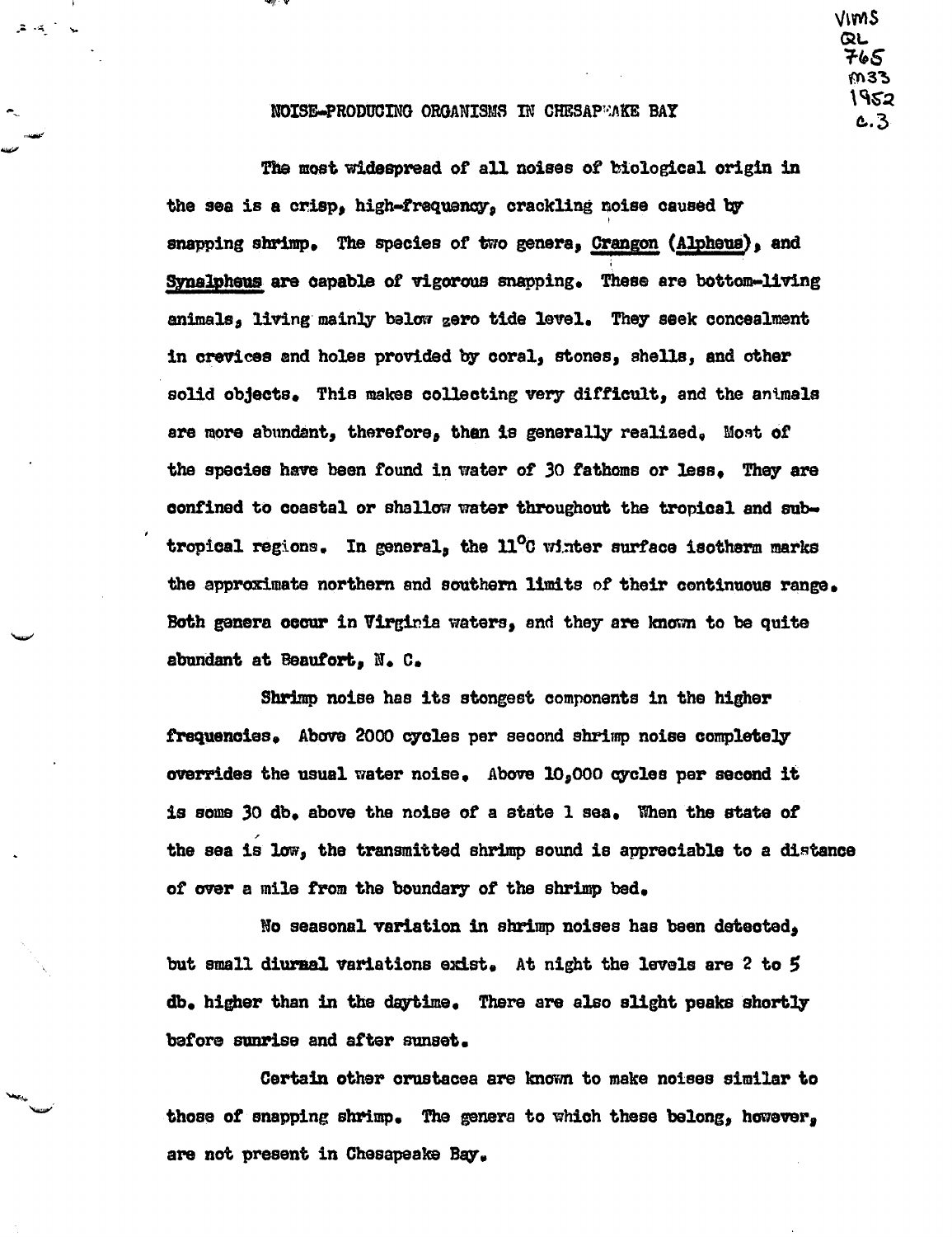The larger crabs have been observed to make noises sounding like the individual crack produced by snapping shrimp. This noise is incidental to the cracking or brittle shells of small clams, and other shellfish used as food. It is probable that the feeding activities or the blwa crab ( Callinactes sapidus} in Chesapeake Bay may produce some noise, but this should be a rather small contribution to the ambient noise.

Barnacles and perhaps other larger orustacea cause faint noises that may be detected when the hydrophone is very close.

Several species of fishss common in Chesapeake Bay are known to produce sounds. The most abundant group, and the one containing the most species, is the family Soiaenidae, the croakers and dram. The following species in this family are abundant in the Chesapeake Bays

### FAMILY Soiaenidae

-

Leiostomus xanthurus.  $-$  "Spot". The male makes a croaking or drumming sound. Because the drumming muscles are feeble. the sound is not loud. Furthermore, this species is less inclined to school than is the croaker, hence the sound produced is likely to be intermittent. This species is caught in the Bay from April to November, with the largest catches in September and October.

Sciaenops ocellatus. - "Drum", "Red drum".

Caught in the Bay from May to October. Probably most abundant in spring and fall.

Bairdiella chrysura. - "Sand perch". Very abundant. Fished from April to November, most abundant in October. Decreases in abundance fPOm mouth to uwer Bay.

— 2 ⊶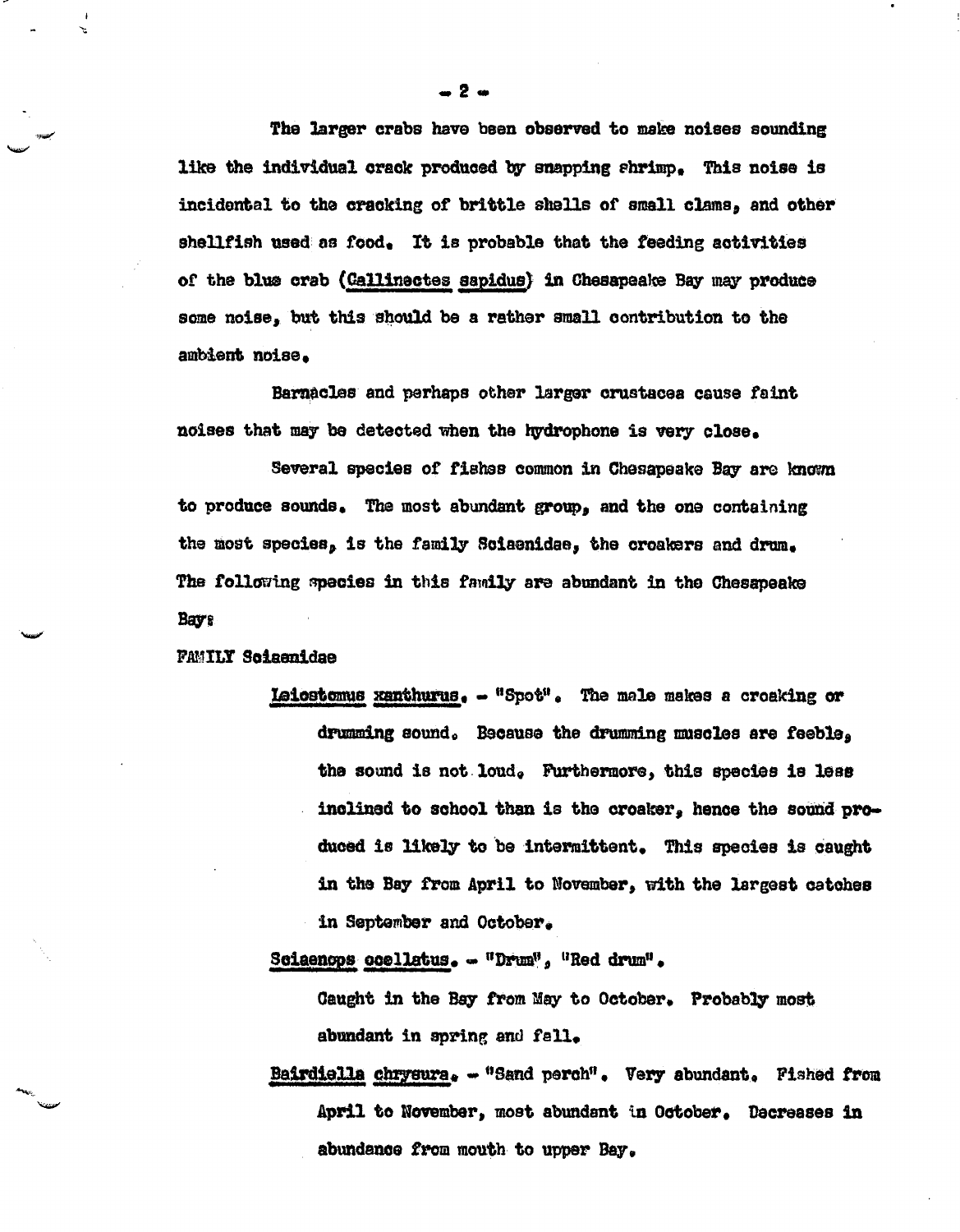- Micropogon undulatus.  $-$  "Croaker". Usually the most abundant croaker in the Bay. The adults, caught from March to October, make strong drumming noises; the young, although they make feebler sounds, live in the Bay throughout the year. The adults move up-Bay in spring and out to the sea again in fall.
- Pogonias oromis. "Black drum". Caught from April to December. Most common in May and November.

FAMILY Otolithidae - weak fishes

Cynoscion nebulosus. - "Spotted weakfish", "Spotted trout".

An important food fish in Chesapeake Bay. Gaught from March to December.

Cynosoion regalis. - "Weakfish", "Gray trout". The male only makes a croaking sound. Also a valuable food fish in the Bay. Fishing season extends from April to November.

FAMILY Pomadasidae - grunts

Orthopristis chrysopterus. - "Pig fish", "Hogfish". Relatively common in the lower Bay, but not often caught in Maryland waters. Fishing season extends from April to October.

FAMILY Batrachoididae - toadfishes

Opsanus tau. - "Toadfish". Comparatively abundant, and remains in the Bay throughout the year.

FAMILY Ariidae - sea catfishes

Felichthys felis. - "Gaff-topsail catfish", "Sea catfish".

Not abundant in Chesapeake Bay, but a few are taken in spring and summer.

FAMILY Triglidae - sea robins or gurnards

Prionotus evolans. - "Sea robin". Occurs in lower part of Chesa-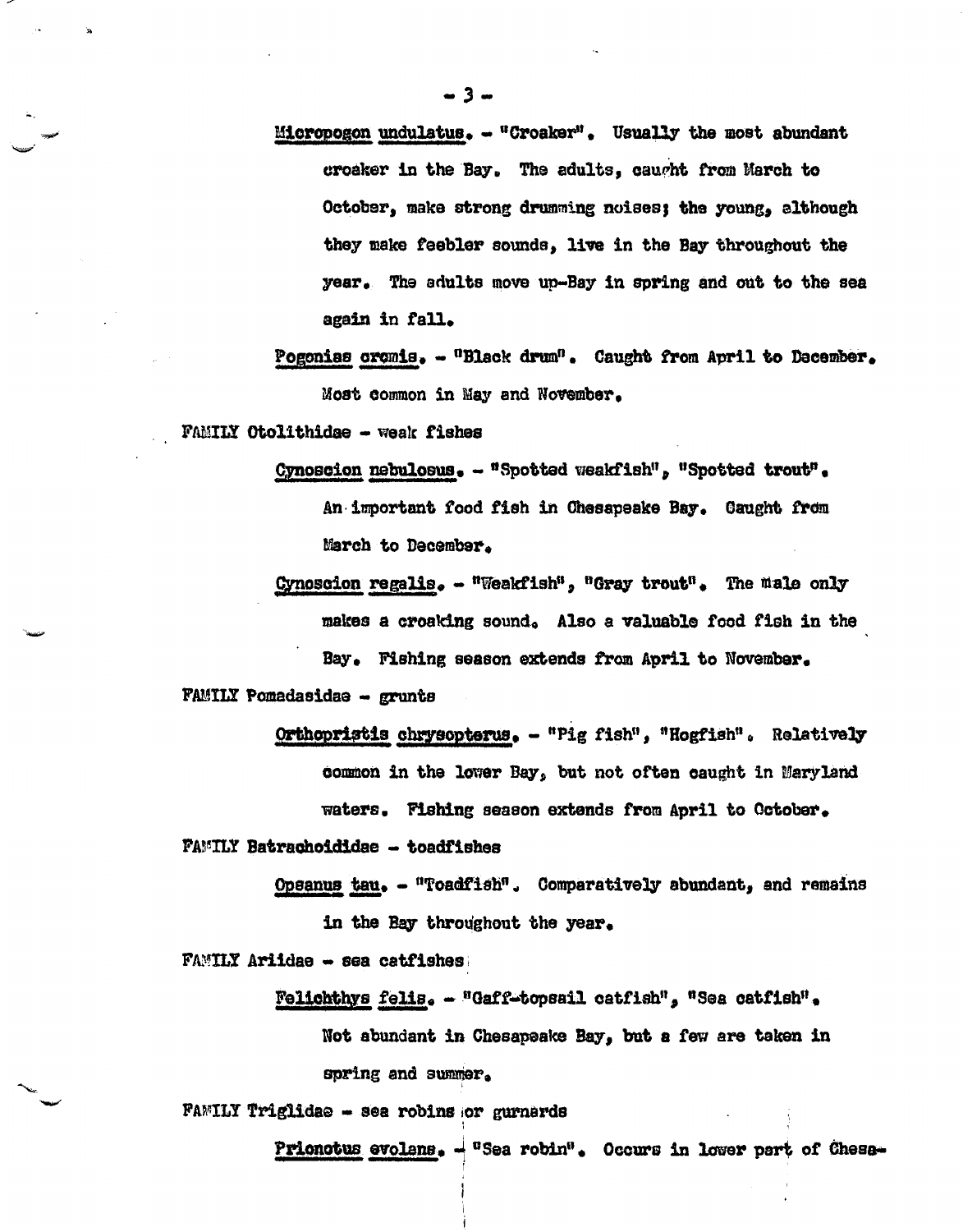peake Bay.

Prionotus carolinus.  $-$  "Sea robin". Very common in the Bay. Seasonal movements not well known. Both sea rebin species make chirping sounds.

FAMILY Scambri.dae - maclcerela

Scomber scombrus.  $-$  "Common mackerel". The mackerels are said to make noises by means of their pharyngeal teeth, The aommon maclcerel occurs in some abundance in the ocean, but is not common inside the Chesapeake Bay.

### **MAMMALS**

--

-·

Porpoises are known to make distinct chirping and grunting sounds. These animals sometimes~ in soma nwnbars in the lower **Oheaa**peake Bay and the lower perts of the estuaries, especially in summer.

#### **SUMMARY**

Sevenl **species** or crustacee and fishes known to produce noises occur in the Chesapeake Bay. Many of these are present in rather large numbers, especially during the warmer months. In contrast to the noise produced by shrimp, which is made up of high-frequency sounds, and varies little, if at all, with season, fish noises lie in the low frequency range and are markedly seasonal and diurnal. In general, fish noises would be expected more often in sumer, and sinee many of the species are migratory, a definite progression in the production and· amount of noise might be expected, beginning at the mouth of the Bay in spring, progressing up-Bay in summer, and receding toward the mouth again in fall.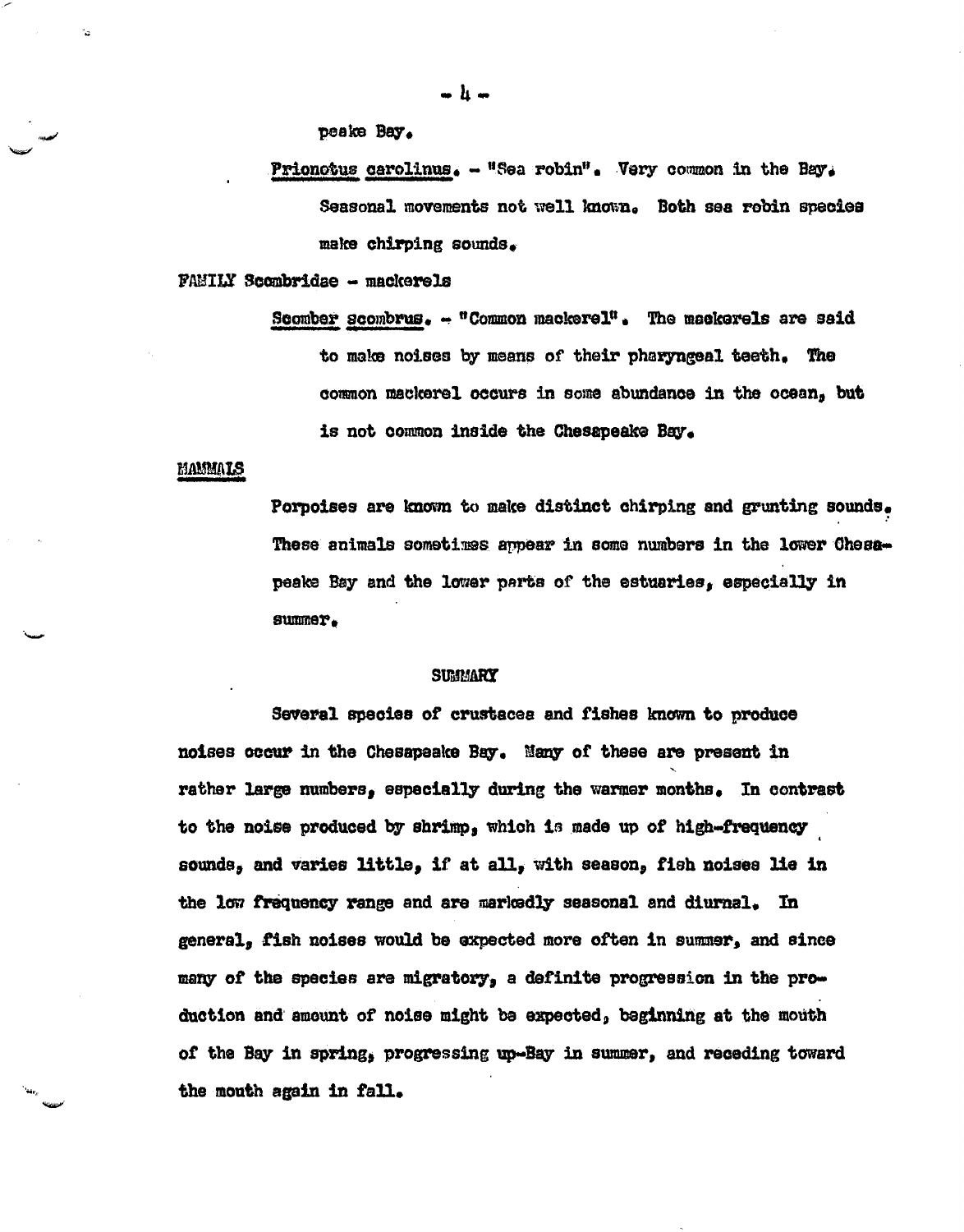**REFERENCES** 

Burkenroad, Martin D. 1930.

Sound production in the Haemulidae.

Copeia, 1930(1): 17-18.

Dobrin, M. B. 1947.

Measurement of underwater noise produced by marine life. Science,  $105(271h)$ :  $19-22$ .

- Everest, F. Alton, Robert W. Young, and Martin W. Johnson. 1948. Acoustical characteristics of noise produced by snapping shrimp. Jour. Acous. Soc. Amer.,  $20(2)$ : 137-142.
- Hildebrand, Samuel F. and William C. Schroeder. 1928.

Fishes of Chesapeake Bay.

Bull. U. S. Bur. Fish., 43(Part 1): 366 pp.

Johnson, Martin W., F. Alton Everest, and Robert W. Young. 1947. The role of snapping shrimp (Crangon and Synalpheus) in the production of underwater noise in the sea. Biol, Bull.,  $93(2)$ : 122-138.

Loye, D. P. and D. A. Proudfoot. 1946. Underwater noise due to marine life.

Jour. Acous. Soc. Amer., 18(2): hh6-hh9.

Naval Ordnance Laboratory. 1948.

Fish noises.

Recording dated 21 April 48.

Pratt, Henry Sherring. 1948.

A manual of the common invertebrate animals.

The Blakiston Company, Philadelphia:  $x \nu$ iii  $\neq 854$  pp.